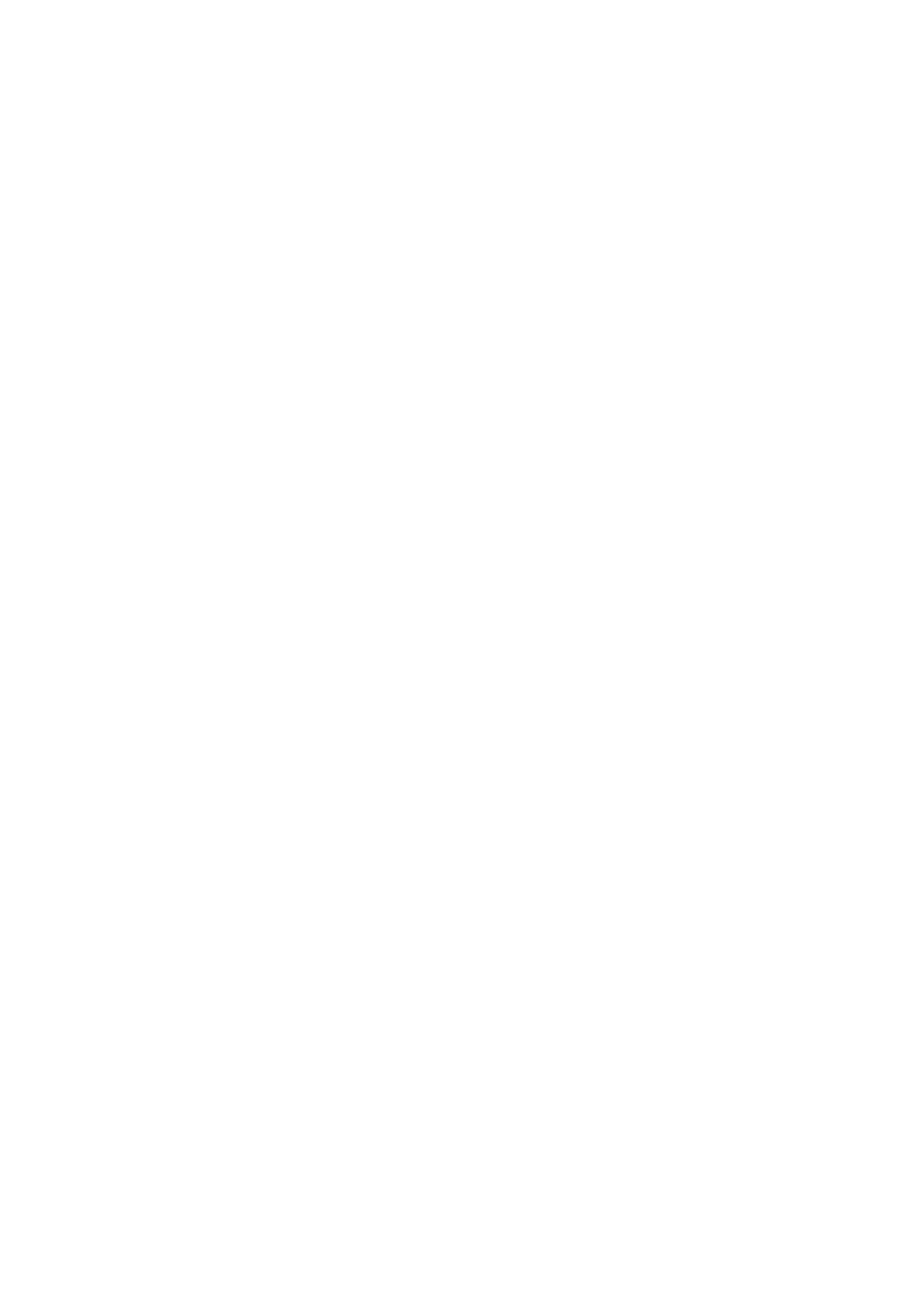## **French speed carping**

We've found a special place. A place in France where you can be within an hour. A place that's throwing up herds of forties and fifties on a weekly basis. A place where an uncaught for-two-years 70lb common lives. This place is called Vallee Lakes

[Words and photography:]<br>
Joe Wright<br> **I** 

kid you not, it was getting ridiculous. It had gone past fun and boarding on the verge of painful. 25 minutes into the fight and we'd not even seen a tail pattern from whatever was attached to the end of my line, let alone see it. The words breezeblock and Jesus were used numerous time during this period. It literally wouldn't lift off the bottom. 28 minutes in and I'd resigned to the fact it was a sturgeon. It had to be. No carp could sustain that amount of power for this length of time. Then it appeared in the red torchlight. It was massive; deep, long and obscenely wide. Yes, this is why we come to France.

## **France, in an hour?**

France: a wonderful place, full of stunning countryside, amazing food and of course the main reason why 25,000 of us go there each year: big, obese carp. France's Achilles heel though, is the travelling time. It always has been, and until now, we always thought it would be. You see, once you've got over to Calais, Bolougne or Dieppe, you've usually got a good three to six hours driving time ahead of you. It can be a grueller, but seeing as 98% of all the big fish in France are bigger the further you go down, it's something you have to do. Or as we've just found out, 'did have to do'. Less than 1hr from Bolougne ferry port is Vallee Lakes – one of the most picturesque fisheries we've ever been to in France – and one of the closest and quickest to get to. Although the company now operates two fisheries – Lake 1 and Lake 2, it's the former we're angling on for the next five days.

At 13-acres, it's a nice sized pond with access all the way around with 10 large



mature natural swims. The level of work that has gone into this fishery is quite extraordinary. When fishery owner, Mark bought the land, it was an overgrown, dead sheet of water. Now it's a thriving piece of paradise where the fish have done the same. It's a proper lake too: not a hole in the ground where you turn up, pile in a ton of food and then wait, this is an ex-gravel pit and the result is nothing short of exceptional. The array of features is mind-blowing, with deep margins, larger raised gravel areas and extensive gravel bars. Not to mention the island and tree-lined margins too. It's an angler's paradise and the sort of place I love; one where the harder you try and search out those feeding areas, the more you'll catch.

"IT'S AN ANGLER'S PARADISE AND THE SORT OF PLACE I LOVE; ONE WHERE THE HARDER YOU TRY AND SEARCH OUT THOSE FEEDING AREAS, THE MORE YOU'LL CATC

Vallee Lake 1 operates on a bookyour-swim-before-you-arrive basis and we'd managed to get into Pegs 6, 7 and 8. When booking these particular swims, you also get full use of the 'Carpers Cabin' which is situated just behind these three swims. It's a wonderful facility to have, as it's great for shelter during the really hot/rainy days and very useful for storing clothes/tackle. It also has satellite TV, mini kitchen with gas hob, BBQ, fridge, microwave, along with a couple of single beds. If you want even more luxury, then try and book Hook Lodge, a much larger cabin that has two floors and is situated at the opposite end of the lake to Carpers Cabin. It has sleeping areas, a large kitchen area, dining room and its own toilets and shower. It also allows the occupants to fish Pegs 1 and 2 – said to be the most productive swims on the whole lake.

Anyway, with there only being two of

us, Rob and I, it meant we could rest one of the swims. As predicted, we both favoured the same swim: Peg 6, a very carpy looking pitch which fishes across to the far far-tree. What's so attractive about this area is the depth of water you have – a good 8ft straight off the bank. And sure enough, as we expected during our recce of the lake, that back bay which Peg 6 fishes across to was packed to the rafters with large French brutes.

I always seem to lose when it comes to the toss and sure enough I lost once again. Still, I wasn't overly gutted as Peg 8 was my second choice and this covered a lovely chunk of water, including a large bulk of the access to the island. This peg also gave me access to a sort of 'out-of-bounds' area. It's an area where lilies normally grow but because of the extremely cold winter France has just endured (Brightly too), it's killed them right back and the casings the pads were planted in are now fully exposed – i.e. you could get snagged on them if you fished too close to the area. The zone has been marked out with white sticks and so long as you don't go too far in, it's still fishable.

After a number of casts with the marker, I found the area dropped down from around 2ft to 4ft, a nice gulley and an area I could imagine they would use to get in and out of the back bay where Rob was angling. The second rod (the middle one) was going to be fished to the island – an obvious spot and one everyone would fish to I'm guessing, so I spent a considerable amount of time markering the area. After a dozen or so casts I found a lovely deep hole: it went from 8ft, down to 9ft and then back up to 8ft, before it dropped off into nearly 11ft of water. It was a spot I couldn't imagine many other anglers using as it wasn't tight to the island and what with bait boats being the 'going' thing on here, I could see most going tight to the overhanging bush that's on the end of the island.

There wasn't really anything else taking my fancy in the swim for the final rod, so I decided to fish it down the deep lefthand margin for the night and then reassess the situation in the morning when I would be a bit more in-tune with what was going on.

Rob's approach in the corner was straightforward bottom baits, fished tight to the far bank over very little bait. I was